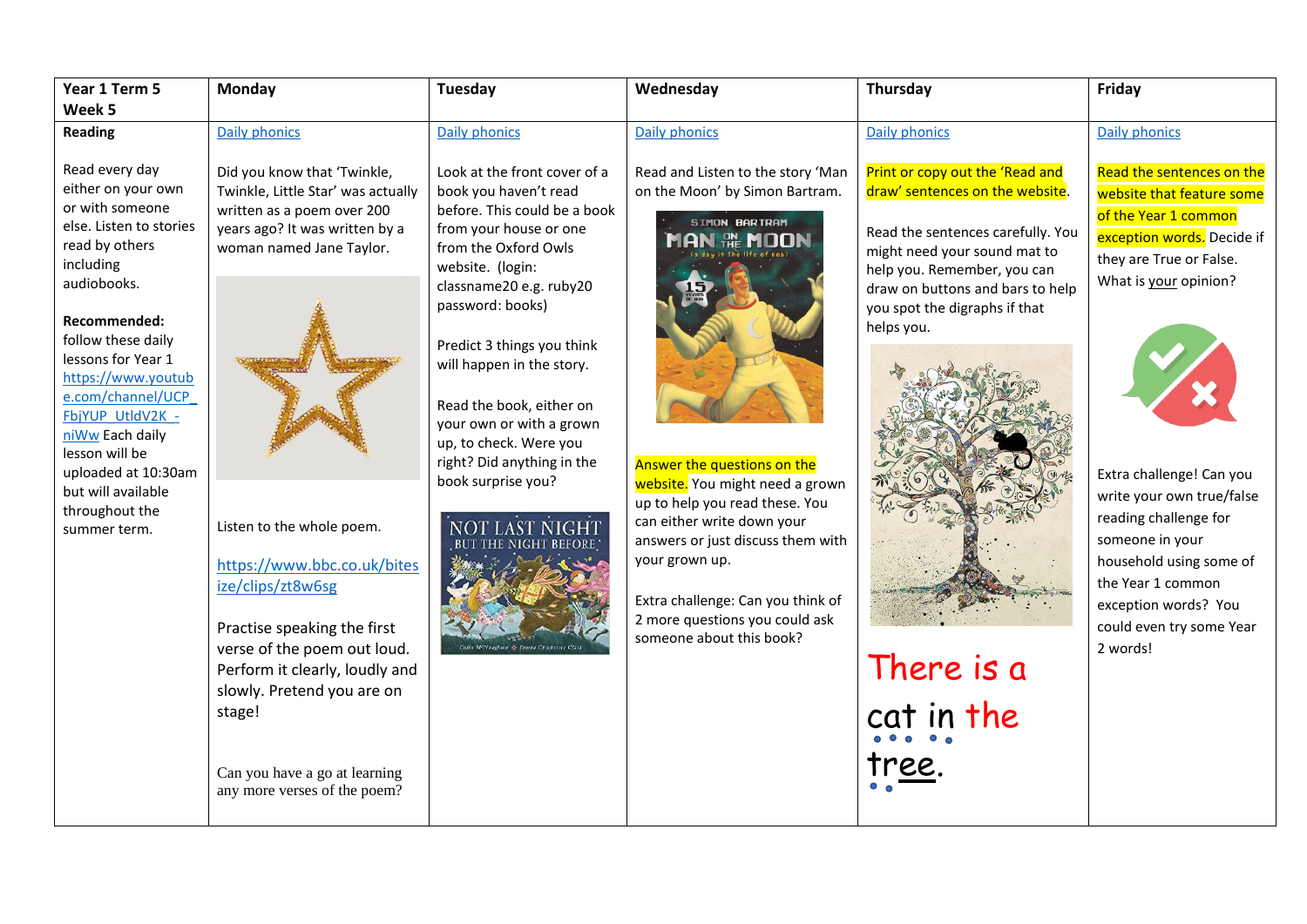| Remember to use<br><b>BBC Bitesize lesson:</b><br>Look at this picture below.<br>Today you are a handwriting<br>capital letters, finger<br>superhero! Your mission is to find<br>What do you see?<br>good sentences about<br>spaces and full stops;<br>a few objects around your house<br>https://www.bbc.co.uk/bitesize/<br>$n, \sigma$<br>⊘<br>one<br>take care with<br>articles/zhmwqp3<br>that have writing on. Then in your<br>you smile this week?<br>once<br>spelling and<br>90<br>exercise book (or other paper)<br>handwriting.<br>house<br>Sσ<br>you can practise writing these<br>NB: the children do not need to<br>$\Delta y$<br>words as neatly as possible!<br>push<br>know the phrases<br>m <sub>4</sub><br>ask<br>'coordinating conjunction'<br>Remember:<br>here<br>put<br>there<br>pull<br>大山<br>You can complete Activity One<br>highlighting 'and' in the<br>full<br>$where 7$<br>the sentence<br>sentences.<br>friend <b>in</b><br>Capital letters<br>Love<br>school<br>Full stops<br>come<br>Finger spaces<br>$S$ one<br>$\bullet$<br>One or two good sentences<br>where you have used 'and'<br>Can you spell these Year 1 words<br>is super. We would like<br>correctly? Pick as many as you<br>quality rather than quantity.<br>would like to practise<br>Winnie<br>If you would like a challenge<br>the Pook<br>you can complete Activity<br>Two/Three.<br>Remember:<br>his<br>$\mathfrak{a}$<br>the<br>has<br>Use 'and' once in<br>$d\sigma$<br>$\bullet$<br>TESCO<br>the sentence<br>$t\sigma$<br>$4\pi$ | <b>Writing</b> | Recapping 'and' | Recapping 'and' | Year 1 common exception word | <b>Handwriting practice</b> | This week                                                                                   |
|--------------------------------------------------------------------------------------------------------------------------------------------------------------------------------------------------------------------------------------------------------------------------------------------------------------------------------------------------------------------------------------------------------------------------------------------------------------------------------------------------------------------------------------------------------------------------------------------------------------------------------------------------------------------------------------------------------------------------------------------------------------------------------------------------------------------------------------------------------------------------------------------------------------------------------------------------------------------------------------------------------------------------------------------------------------------------------------------------------------------------------------------------------------------------------------------------------------------------------------------------------------------------------------------------------------------------------------------------------------------------------------------------------------------------------------------------------------------------------------------------------------------------------------|----------------|-----------------|-----------------|------------------------------|-----------------------------|---------------------------------------------------------------------------------------------|
| $\bullet$<br>えべべ<br>your<br>Full stops<br>$\bullet$<br>they 需要<br>$\sigma f$<br>Finger spaces<br>$\bullet$<br>be<br>said<br>Neat handwriting<br>$\bullet$<br>he<br>says<br>mc<br>WAS<br>she 保守(員)<br>are<br>we 保易<br>$\frac{1}{2}$                                                                                                                                                                                                                                                                                                                                                                                                                                                                                                                                                                                                                                                                                                                                                                                                                                                                                                                                                                                                                                                                                                                                                                                                                                                                                                   |                |                 | Capital letters | spelling practice            | <b>VEGETABLE</b><br>SOUP    | Can you write one or two<br>something that has made<br>Use 'and' one in<br>Neat handwriting |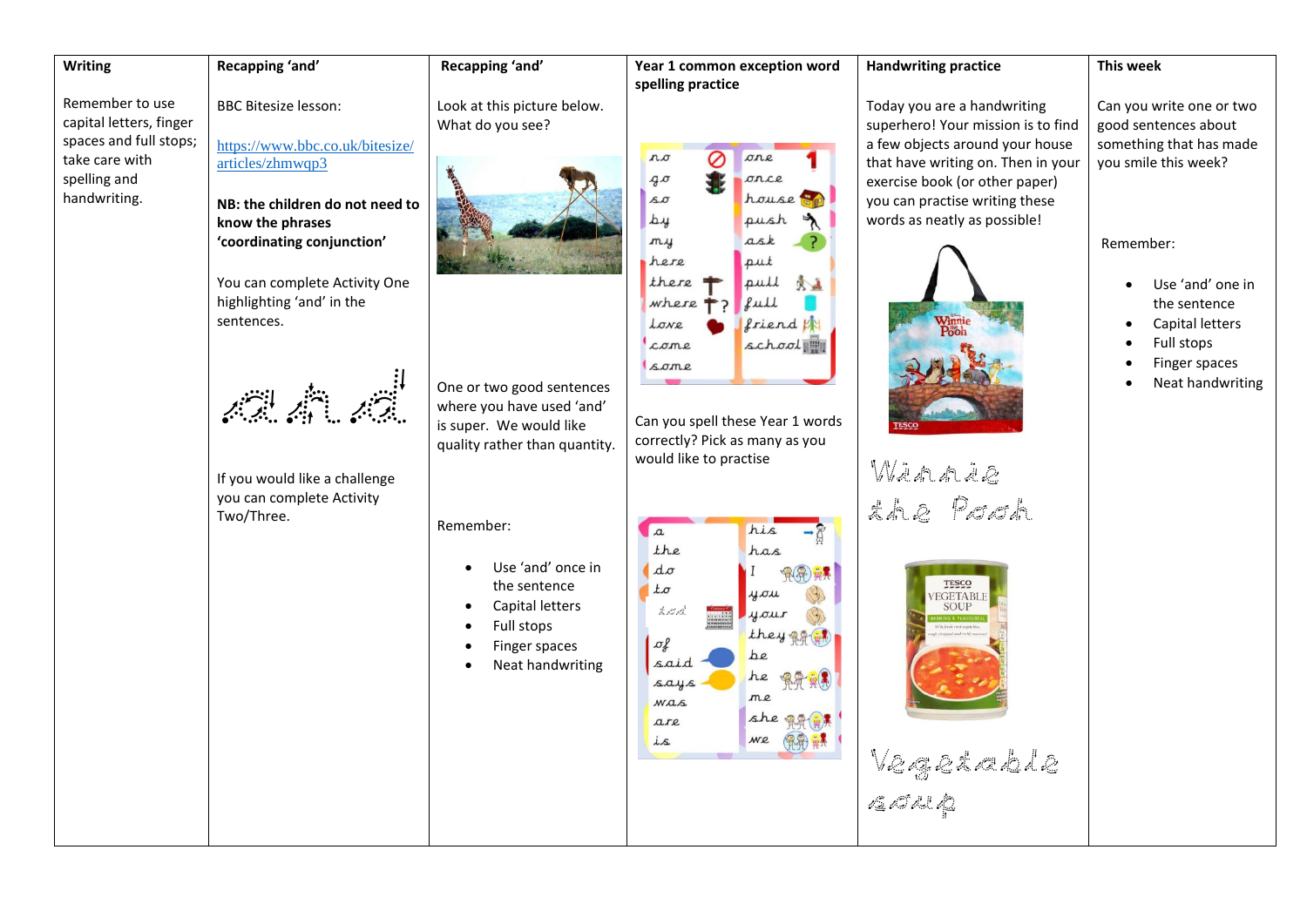| <b>Maths</b>                               | <b>White Rose Home Learning</b> | <b>White Rose Home</b>           | <b>White Rose Home Learning</b> | <b>White Rose Home Learning</b>   | With a deck of cards,   |
|--------------------------------------------|---------------------------------|----------------------------------|---------------------------------|-----------------------------------|-------------------------|
|                                            | Summer Term - Week 4            | Learning                         | Summer Term - Week 4            | Summer Term - Week 4              | pull out 2 numbers. Can |
| White Rose are                             |                                 | Summer Term - Week 4             |                                 |                                   | you have a go at adding |
| developing daily<br>lessons that include a | Lesson $1 -$ Adding by          |                                  | Lesson 3 - Add and subtract     | Lesson 4 - Compare number         | them together? Can you  |
| 5 minute video and                         | making 10                       | Lesson 2 - Subtract              | worded problems                 | sentences                         | take them away from     |
| accompanying                               | <b>Accompanying Worksheets</b>  | within 20                        | <b>Accompanying Worksheets</b>  | <b>Accompanying Worksheets</b>    | each other?             |
| questions. You could                       | are on the school website       | Accompanying                     | are on the school website       | are on the school website         |                         |
| print the questions                        |                                 | Worksheets are on the            |                                 |                                   |                         |
| out or just answer                         | And/or                          | school website                   | And/or                          | And/or                            |                         |
| them verbally using                        |                                 |                                  |                                 |                                   |                         |
| scrap paper for any                        | Write down your own             | And/or                           | Have a go at the addition word  | Have a look at BBC bitesize       |                         |
| jottings/working out.                      | number additions up to 20       |                                  | problems.                       | learning more about more          |                         |
| https://whiterosemat                       |                                 | Play Funky Mummy                 |                                 | than, less than and equal to      | You could make          |
| hs.com/homelearnin                         | e.g                             | subtraction to 20.               | Pick the level you want and     | https://www.bbc.co.uk/bitesiz     | Ace = $1$               |
| $g$ /year-1/                               |                                 |                                  | have a go at answering.         | e/articles/zmf6hbk                | $Jack = 12$             |
|                                            | $9+4$ $3+11$ $8+7$              | Use your super maths             |                                 |                                   | Oueen = $15$            |
| If you have the                            |                                 | methods to help you!             | Think about if you need to      | Choose 2 addition or 2            | $King = 20$             |
| technology to access                       |                                 | https://www.ictgames.co          | $do$ a + or a -                 | subtraction cards. Answer the     |                         |
| this site please do. If                    |                                 | m/mobilePage/funkyMu             |                                 | addition or subtraction and       | If you do not have      |
| you can't, or you can                      |                                 | mmy/index.html                   |                                 | draw the symbol to say if it is   | cards, have a go at     |
| tell your child needs                      |                                 |                                  |                                 | more than, less than and          | making your own         |
| something more<br>practical today, then    |                                 | Do you need a number             |                                 | equal to                          | number cards or use     |
| other ideas are                            |                                 | line?                            |                                 |                                   | our resource on the     |
| included here.                             | You can make them as tricky     |                                  |                                 |                                   | website.                |
|                                            | as you like!                    | A ten frame?                     | <b>Extra Challenge?</b>         | $12 + 8$<br>$10 - 2$              |                         |
|                                            |                                 |                                  |                                 |                                   | Remember to use part-   |
|                                            | You could cut them out and      | Practice different ways of       | Make up and solve your own      |                                   | part whiles, number     |
|                                            | pull them out of a hat          | subtracting                      | maths challenge! Come up        | $17 + 2$<br>$6 - 1$               | lines and 10 frames to  |
|                                            |                                 |                                  | with 1 addition and 1           | Pick new cards and repeat the     | help you.               |
|                                            | Using the two 10 frames or      | <del>,,,,,,,,,,,,,,,,,,,,,</del> | subtraction.                    | activity. Pick your set of cards: | Optional:               |
|                                            | part-part whole template        |                                  |                                 | Challenge 1 cards = up to $10$    | White Rose Home         |
|                                            | have a go at answering your     | Extra Challenge?                 |                                 | Challenge 2 cards = up to 20      | Learning                |
|                                            | own questions.                  |                                  |                                 |                                   | Summer Term - Week 4    |
|                                            |                                 | Have a go at this                |                                 | <b>Extra Challenge? Can you</b>   |                         |
|                                            |                                 | subtraction sheet to             |                                 | make your own more than,          | Lesson 5 - Maths        |
|                                            |                                 | colour in and find the           |                                 | less than or equal to             | Challenge               |
|                                            |                                 | image.                           |                                 | additions and subtractions.       |                         |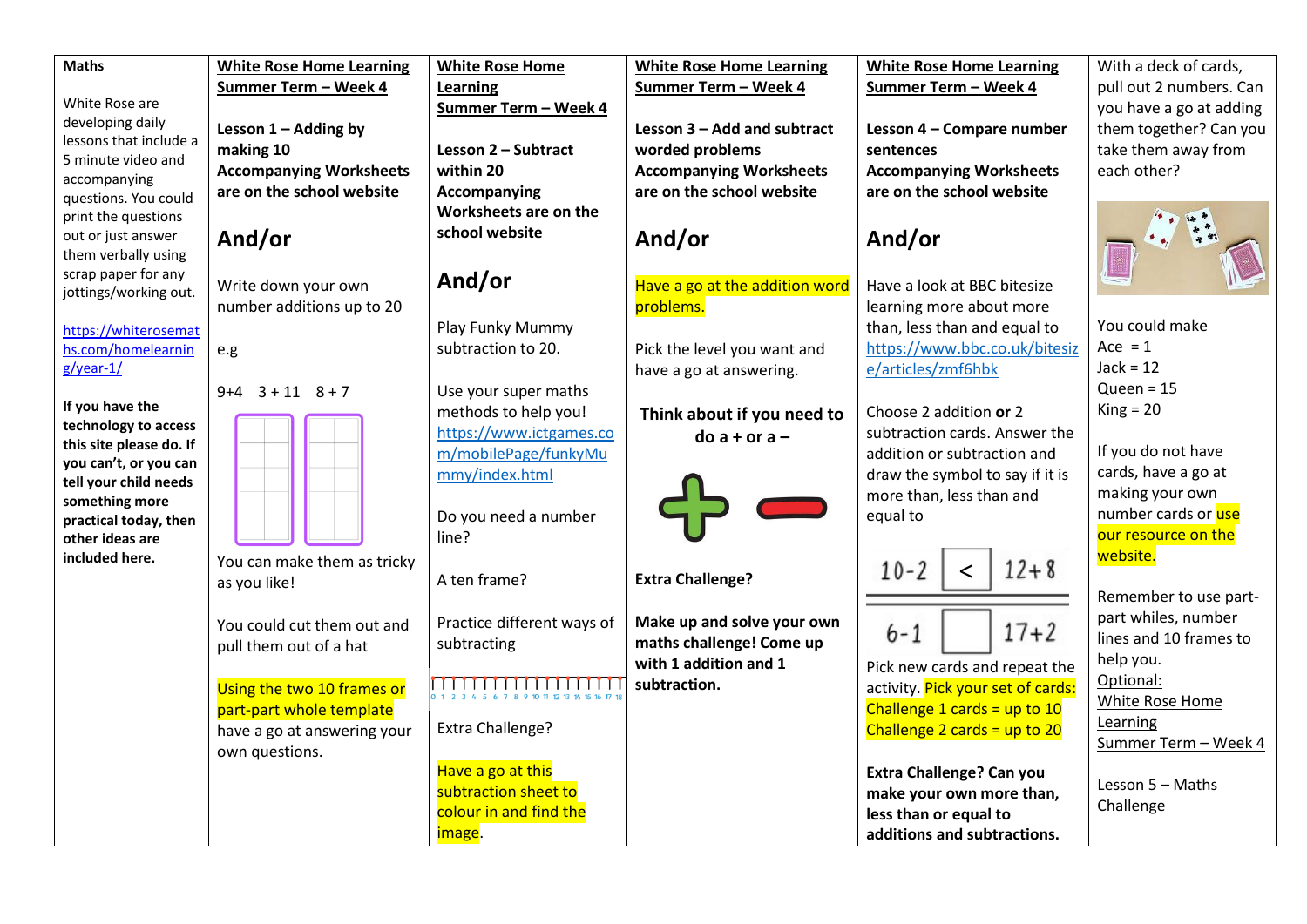## **Wider Curriculum**

# **Family Challenge Time**

Physical health: Joe Wicks, Cosmic Kids and Kidz Bop on YouTube all support daily, family friendly work outs! Enjoy a walk or a jog together. Stretch.

Social and emotional health: work hard to be kind to and patient with the people you live with. Help keep the house clean and tidy. Use breathing and counting to calm down when you need to. Go to a quiet space when you need to.

At the end of each day you could take it in turns to talk and listen to each other's 'rose' (something good) and 'thorn' (something tricky) from the day.

Your challenge is to build your own chain reaction course. It can be as simple or as complicated as you want to make it from a row of dominoes to an all around the house affair.

Here are some video links to give you some ideas.

# [https://www.youtube.com/](https://www.youtube.com/watch?v=IIGyVa5Xftw) [watch?v=IIGyVa5Xftw](https://www.youtube.com/watch?v=IIGyVa5Xftw)

[https://www.youtube.com/](https://www.youtube.com/watch?v=2odi5nszWKc) [watch?v=2odi5nszWKc](https://www.youtube.com/watch?v=2odi5nszWKc)



### **History**

Last week you learnt about Ramadan – an important month for Muslims.

**RE Eid**



This week you are going to find out about the special festival at the end of Ramadam - Eid al-Fitr. This begins on the 23<sup>rd</sup> May this year. Watch the clips on this page.

[https://www.bbc.co.uk/cbe](https://www.bbc.co.uk/cbeebies/puzzles/lets-celebrate-eid) [ebies/puzzles/lets](https://www.bbc.co.uk/cbeebies/puzzles/lets-celebrate-eid)[celebrate-eid](https://www.bbc.co.uk/cbeebies/puzzles/lets-celebrate-eid)

Do you think you would enjoy this festival? What festivals do you celebrate?

Then you could: \*Dress up, help prepare some food and have your own family feast! \*Use facepaint to practise your own mehndi style paints on your hands. \*Draw a picture of a family celebrating Eid.

Watch this video about the famous engineer Isambard Kingdom Brunel and talk about the questions with your grown up.

[https://www.bbc.co.uk/teach/](https://www.bbc.co.uk/teach/class-clips-video/true-stories-isambard-kingdom-brunel/zjrtvk7) [class-clips-video/true-stories](https://www.bbc.co.uk/teach/class-clips-video/true-stories-isambard-kingdom-brunel/zjrtvk7)[isambard-kingdom](https://www.bbc.co.uk/teach/class-clips-video/true-stories-isambard-kingdom-brunel/zjrtvk7)[brunel/zjrtvk7](https://www.bbc.co.uk/teach/class-clips-video/true-stories-isambard-kingdom-brunel/zjrtvk7)

Who was Isambard Kingdom Brunel?

What do you know about his life? Where could you go near here to see some of his creations? Why is he an important person in history? What might life be like now if he had never lived?



Can do make your own model of a steam train or paint a picture?



**Design Technology**

Like Brunel, can you design and make a bridge? Can it be strong enough to support a toy car? A teddy? Can you make it support something even heavier?

**Step 1 - PLAN)** Plan your bridge. What materials are you going to use? How will you join them together? What do you want your bridge to look like? You might want to research different types of bridges. Can you sketch your plan?

**Step 2 - MAKE)** Build your bridge.

**Step 3 – EVALUATE**) How strong was your bridge? Why do you think that was? What went well with your bridge? What would you do differently next time?



**THRIVE**

Emotional wellbeing is so incredibly. Check out our Thrive and Play page on the website and choose some activities to try [https://www.paultoninfants](https://www.paultoninfantschool.co.uk/thrive-play) [chool.co.uk/thrive-play](https://www.paultoninfantschool.co.uk/thrive-play)

Frozen flowers and spicy paints are just some of the ideas suggested on this page in the ideas at home section.





Switch on all your senses and enjoy some relaxing, sensory time!